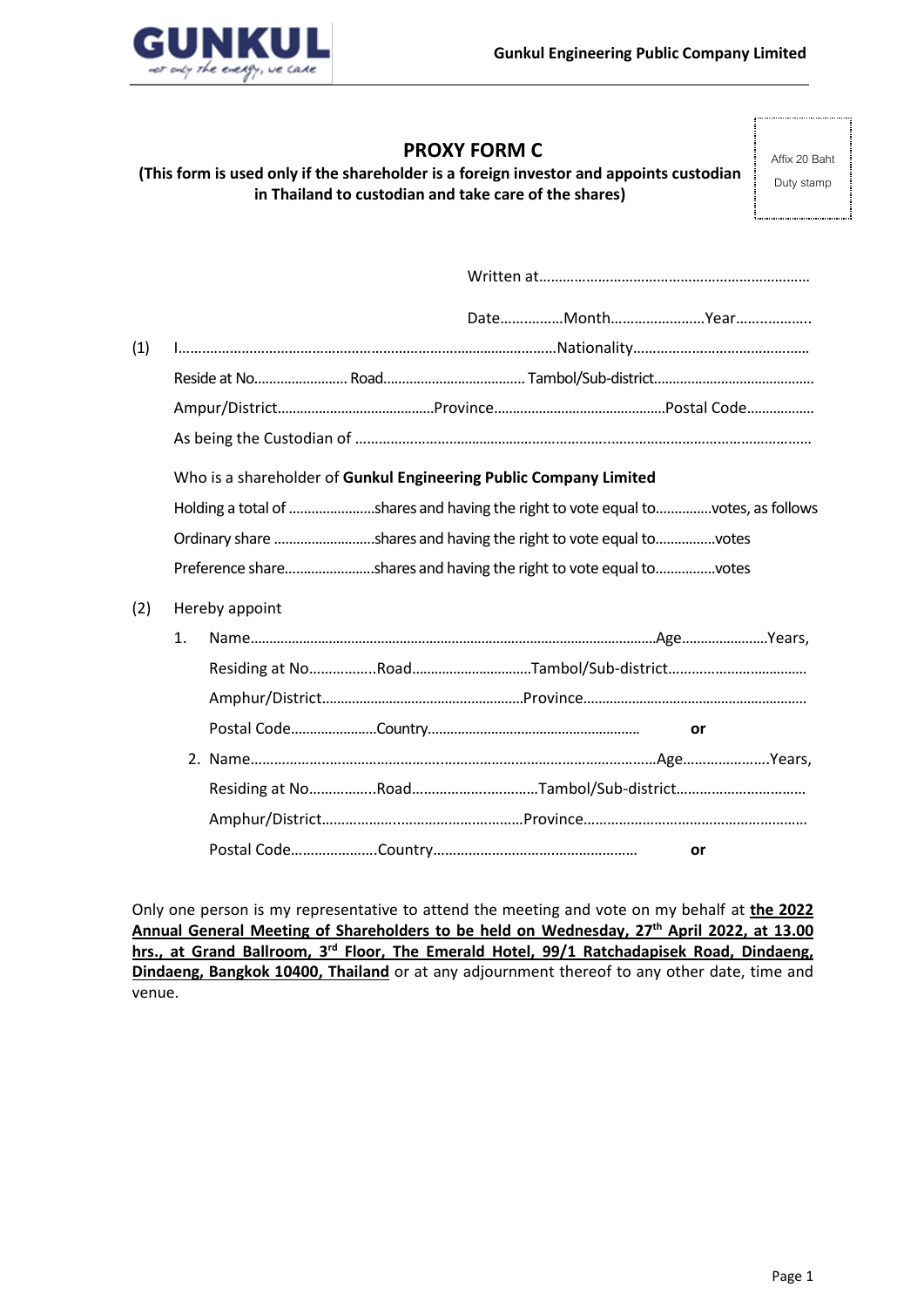

(3) I/We authorize the proxy holder to attend the meeting and vote are as follow:

# **Agenda 1 To consider and approve the Minutes of the 2021 Annual General Meeting of Shareholders**

 $\Box$  (a) The Proxy is entitled to cast the votes on my/our behalf at its own discretion.

- $\Box$  (b) The Proxy must cast the votes in accordance with my/our following instruction:
	- $\Box$  Approve........Vote  $\Box$  Disapprove........Vote  $\Box$  Abstain........Vote

### **Agenda 2 To consider and acknowledge 2021 Annual Performance Report**

### **Agenda 3 To consider and approve the Financial Statements year ended 31st December 2021**

- $\Box$  (a) The Proxy is entitled to cast the votes on my/our behalf at its own discretion.
- $\Box$  (b) The Proxy must cast the votes in accordance with my/our following instruction: Approve……..Vote Disapprove……..Vote Abstain……..Vote
- **Agenda 4 To consider and approve the determination of dividend payment criteria from the operating results for the year ended 31st December 2021 and the Company's retained earnings**

 $\Box$  (a) The Proxy is entitled to cast the votes on my/our behalf at its own discretion.

- $\Box$  (b) The Proxy must cast the votes in accordance with my/our following instruction:
	- $\Box$  Approve........Vote  $\Box$  Disapprove........Vote  $\Box$  Abstain........Vote
- **Agenda 5 To consider and approve of the allocation of comprehensive profits from the operating results for the year ended 31st December 2021 and the Company's retained earnings, and dividend payment (if any)**
	- $\Box$  (a) The Proxy is entitled to cast the votes on my/our behalf at its own discretion.
	- $\Box$  (b) The Proxy must cast the votes in accordance with my/our following instruction:
		- Approve……..Vote Disapprove……..Vote Abstain……..Vote

### **Agenda 6 To consider and approve the Election of the Board of Directors in place of the Board of Directors who have completed their terms**

- $\Box$  (a) The Proxy is entitled to cast the votes on my/our behalf at its own discretion.
- $\Box$  (b) The Proxy must cast the votes in accordance with my/our following instruction:  $\square$  To appoint each nominated director individually
	- 1) Nominated Director No. 1 Dr. Gunkul Dhumrongpiyawut (Non-Executive Director) Approve……..Vote Disapprove……..Vote Abstain……..Vote
	- 2) Nominated Director No. 2 Gen. Tarnchaiyan Srisuwan (Independent Director)
		- Approve……..Vote Disapprove……..Vote Abstain……..Vote
	- 3) Nominated Director No. 3 Mr. Kris Chantanotoke (Independent Director)

Approve……..Vote Disapprove……..Vote Abstain……..Vote

4) Nominated Director No. 4 Miss Naruechon Dhumrongpiyawut (Executive Director) Approve……..Vote Disapprove……..Vote Abstain……..Vote

# **Agenda 7 To consider and approve the determination of remuneration for the Board of Directors and subcommittees for the year 2022**

- $\Box$  (a) The Proxy is entitled to cast the votes on my/our behalf at its own discretion.
- $\Box$  (b) The Proxy must cast the votes in accordance with my/our following instruction:
	- Approve……..Vote Disapprove……..Vote Abstain……..Vote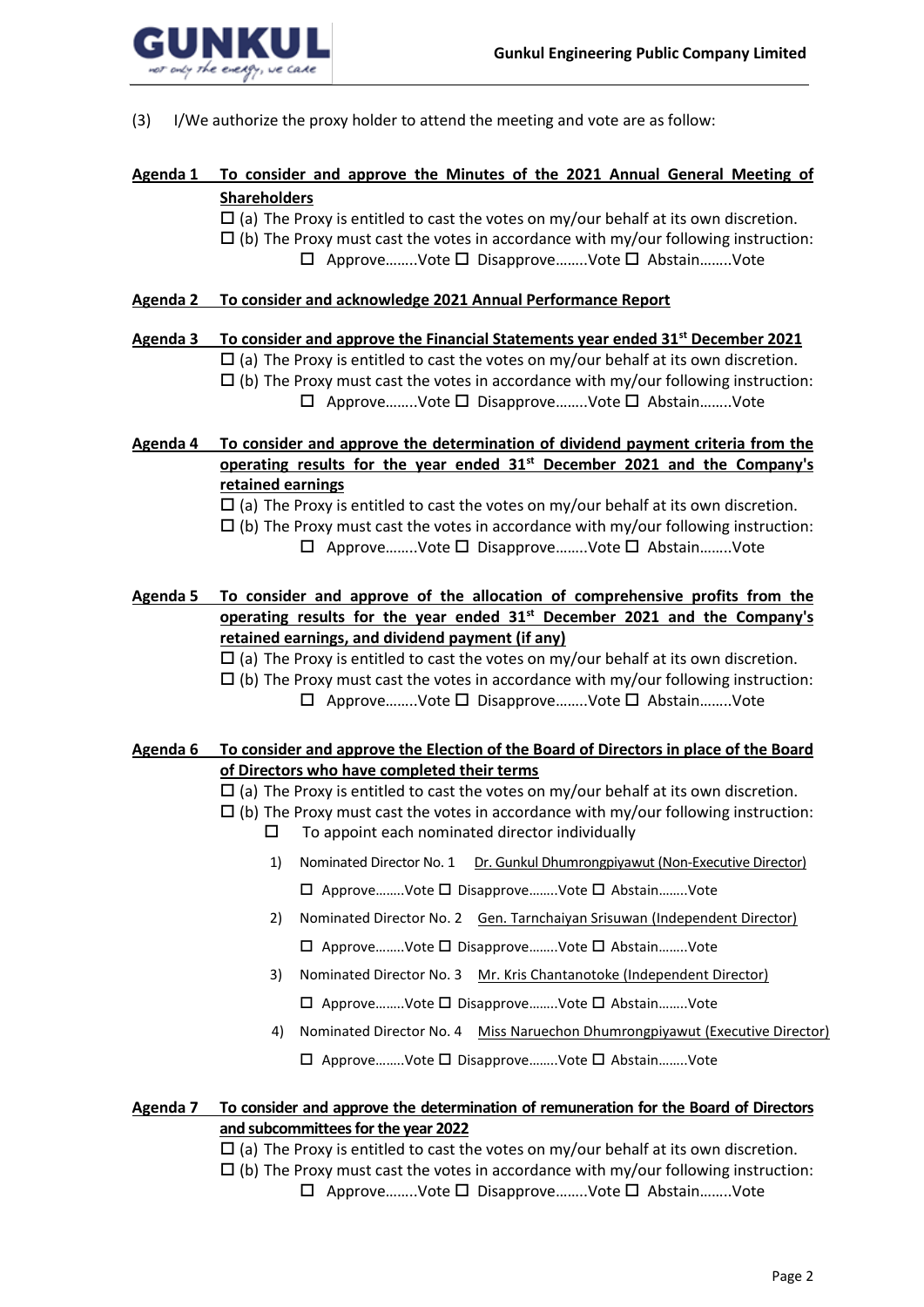

# **Agenda 8 To consider and approve 2022 Appointment of Auditor and Determination of Remuneration**

- $\Box$  (a) The Proxy is entitled to cast the votes on my/our behalf at its own discretion.
- $\Box$  (b) The Proxy must cast the votes in accordance with my/our following instruction:
	- Approve……..Vote Disapprove……..Vote Abstain……..Vote

# **Agenda 9 Any other businesses (if any)**

- $\Box$  (a) The Proxy is entitled to cast the votes on my/our behalf at its own discretion.
- $\Box$  (b) The Proxy must cast the votes in accordance with my/our following instruction:
	- $\Box$  Approve........Vote  $\Box$  Disapprove........Vote  $\Box$  Abstain........Vote
- (4) Voting of the proxy in any agenda which is not in accordance with the provisions of this proxy, shall be deemed invalid and is not my vote as a shareholder.
- (5) In the event that I have not specified my intention to vote in any agenda or not clearly stated, or in the event that the meeting considers or resolves on any matter other than those stated above, including in the event of any amendment or addition of any facts. The proxy holder has the right to consider and vote on my behalf in all respects as he or she deems appropriate.

All acts undertaken by the proxy holder at the meeting, except in the case where the proxy holder does not vote as I have specified in the proxy form, it shall be deemed that I have done this by myself in all respects.

| Signed | Proxy Grantor |
|--------|---------------|
|        |               |
| Signed | Proxy Holder  |
|        |               |

### **Remarks**

- 1. The Shareholder appointing the Proxy must authorize only one proxy to attend and vote at the meeting and shall not allocate the number of shares to several proxies to vote separately.
- 2. In the agenda relating the election of Directors, it is applicable to elect either nominated directors as a whole or elect each nominated director individually.
- 3. In case there are agenda other than the agenda specified above, the additional statement can be specified by the Shareholder in the Supplemental Proxy Form C as enclosed.